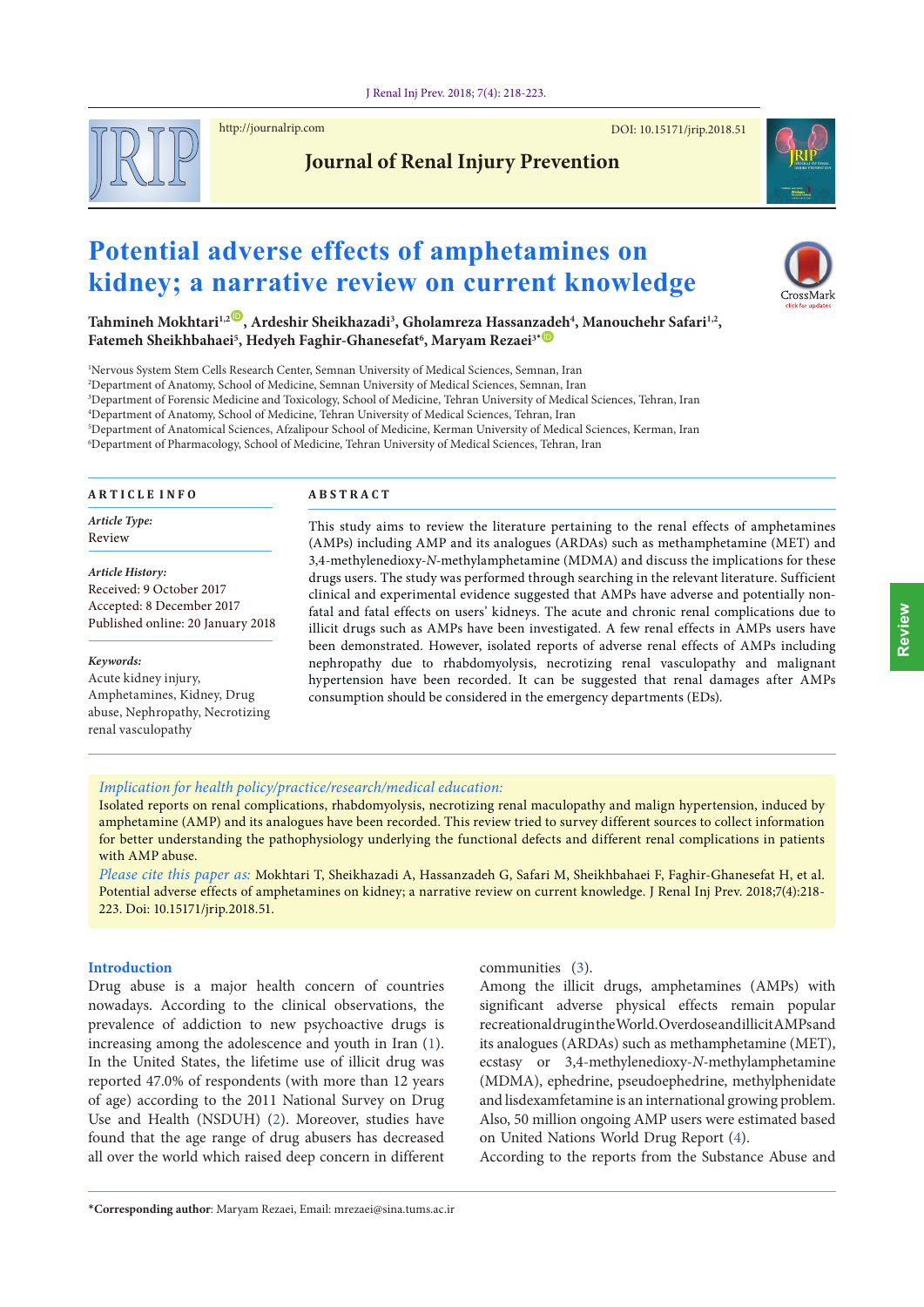Mental Health Services Administration (SAMHSA), more than 150 000 emergency department (ED) visits were described for toxicity from ARDA in 2010 for acute care [\(5\)](#page-4-0). Furthermore, a wide range of diagnoses such as sepsis, acute psychosis, pheochromocytoma, thyrotoxicosis, anticholinergic toxicity, alcohol, benzodiazepine and opioid withdrawals, intracranial hemorrhage and neuroleptic malignant syndromes must be considered during the initial face-to-face evaluation [\(6](#page-4-1)).

Amphipathic molecules can cross the placenta and blood-brain barrier and enhance concentrations of norepinephrine, serotonin and dopamine through multiple mechanisms ([7](#page-4-2)). Elevated levels of monoamines cause blockade of plasmalemmal and vesicular transporters in the cytoplasm and synapse, respectively. Hence, the reverse transport of cytoplasmic monoamines across the cell membrane of the presynaptic neuron into the synaptic space happens. AMP and its analogues also inhibit the degradative enzymes (monoamine oxidase A and B) and disrupt vesicular storage of monoamines. Suddenly, the serum catecholamines rise and heart rate (HR), systolic blood pressure (SBP), and diastolic blood pressure (DBP) unpredictably will increase [\(8\)](#page-4-3). This potential hyperadrenergic effect of AMPs has been observed with varying degrees based on the specific ARDA, patient's tolerance, pharmacogenetics and source of administration [\(9](#page-4-4)).

In small doses (5–10 mg), AMPs can improve concentration and capacity for physical effort, while excessive dosage of AMPs reduce appetite, raise body temperature and arterial blood pressure, cause insomnia, increased excitability, euphoria, trembling, headaches and dizziness, dryness in the mouth, perspiration, tachycardia and difficulties with micturition agitation, anxiety, hallucinations, psychosis, seizures and coma ([10](#page-4-5)[,11](#page-4-6)). People under the influence of AMPs present an increased motor and mental activity, without feeling sleepy or tired [\(11\)](#page-4-6). Also, cardiovascular symptoms associated with the toxic effects of AMPs have been recorded [\(12,](#page-4-7)[13\)](#page-4-8).

The acute and chronic renal complications due to illicit drugs have been mentioned. It has been estimated that substance-related renal diseases may involve 5%-6% of new patients starting end-stage renal disease (ESRD) therapy in the United States ([14](#page-4-9)). No renal effects in AMPs users have been mentioned in a review of the histopathological findings [\(15\)](#page-4-10). However, isolated reports of adverse renal effects of AMPs including necrotizing renal vasculopathy have been recorded [\(16](#page-4-11)[,17\)](#page-4-12).

Since that it is difficult to perform controlled prospective studies in substance abusers, the adverse effects of AMPs on kidney are difficult to assess. The current article reviews the current knowledge about AMPs -related renal pathology and discusses implications for AMPs abusers.

### **Materials and Methods**

For this review, we used a variety of sources by searching

<span id="page-1-0"></span>

**Figure 1.** Chemical structure of amphetamine, an MDMA [\(18](#page-4-13)).

through AMP and the most common ARDA (MDMA and MET) were selected to discuss (their chemical structure was shown in [Figure](#page-1-0) 1). In this way, searches of different sources such as Web of Science, PubMed, Embase, Scopus and directory of open access journals (DOAJ) and other relevant materials were conducted. The search was performed using combinations of the following key words and or their equivalents such as AMP, MDMA, MET, drug abuse and keywords related to renal pathology (such as renal failure, necrotizing renal vasculopathy, rhabdomyolysis, malignant hypertension, methamphetamine, nephropathy, acute renal failure, catecholamines, hyperadrenergic state, Acute kidney injury, End-stage renal failure, kidney and nephrotoxicity).

# **Renal pathology associated with ARDA abuse** *Adverse effects of AMP on kidney*

AMP synthetized from phenethylamine stimulants central nervous system and release catecholamines (like norepinephrine and dopamine) from presynaptic nerve terminals and also inhibit their reuptake, thus potentiates their synaptic effects [\(19\)](#page-4-14). After AMP using, the circulatory system rapidly absorbs and transports it. It can be present in the urine within 20 minutes and about 20%–30% of the dose with no changes is excreted with the urine. After excessive dosage, AMP can be observed in the urine for a few days ([11](#page-4-6)). The renal complications as a result of AMP use are associated with hyperpyrexia and fibrinolysis (disseminated intravascular coagulation; DIC). Also, microvascular obstruction secondary to DIC, myoglobinuria, systemic hypotension or hyperpyrexia may lead to acute renal failure (ARF) [\(20\)](#page-4-15).

Different isolated case reports were mentioned the adverse effects of AMP on kidney. AMP induces coexisting hyperpyrexia or rhabdomyolysis in AMP abusers. Rhabdomyolysis with a wide range of clinical manifestations and life-threatening complications is characterized by breakdown of the muscles and release of the intracellular contents (CPK, LDH and transaminases, among other components) of the muscle into the systemic circulation [\(21](#page-4-16)[,22\)](#page-4-17). Additionally, a relationship between rhabdomyolysis due to AMF and ARF, known as the pigment nephropathy. First ARF secondary to AMP was described by Ginsberg et al in 1970. In this case report, a 21-year-old who took approximately 2 g of AMP sulfate was argued. A range of complications such as temperature of above 108 F, coagulopathy with intramuscular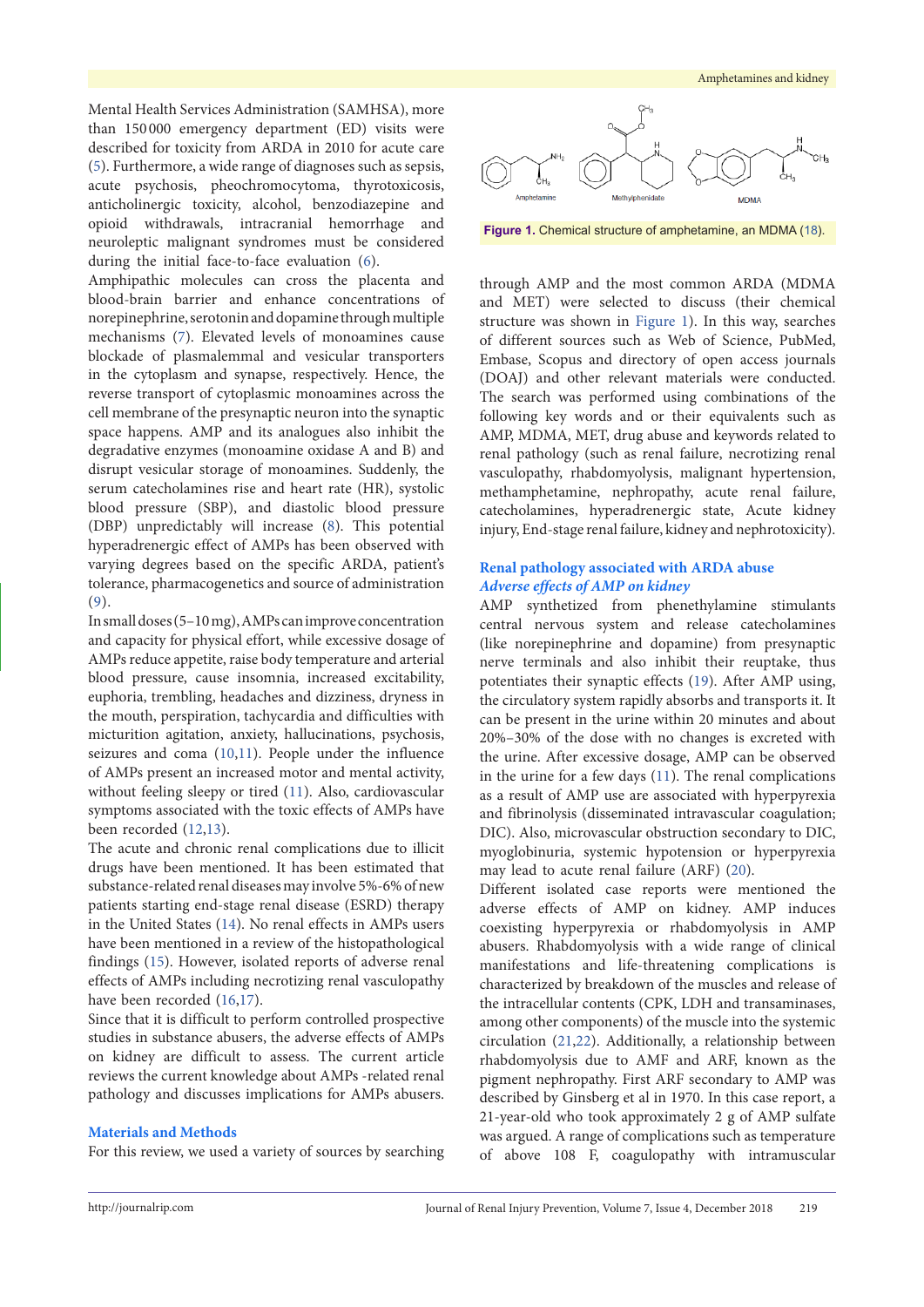hemorrhages, developed acute self-limited renal failure and an entrapment neuropathies were found in this patient ([23](#page-4-18)). Heras et al described a case of a young man with severe complications such as ARF associated with an extreme rhabdomyolysis due to a physical aggression aggravated by the consumption of AMP. The electrolyte disorders with electrocardiographic repercussion and the ARF were observed in this case of study [\(24\)](#page-4-19). Based on the study by Chen et al, among the clinical factors that predicted the occurrence of ARF, an initial value of 600 ng/ dL of myoglobin was a predictor of ARF [\(25\)](#page-4-20). Wiergowski et al described a 31-year old man with acute poisoning resulted from the use of methoxetamine (MXE) and AMP and ended in death. Massive rhabdomyolysis, hepatic failure and ARF were reported due to laboratory tests. They noted a possibility of adverse interactions between AMP and MXE in this patient ([11\)](#page-4-6). However, Foley et al introduced a 32-year-old man with ARF after ingesting AMPs. Based on pathological findings, acute interstitial nephritis was reported in this case. In contrast to other reports, the results supported that acute renal injury resulted to AMP alone [\(26\)](#page-4-21).

# *Adverse effects of MET on kidney*

In 1893, MET was first synthesized in Japan as a methylated analogue of AMP. The substance abuse of MET was common during World War II to improve the energy of American, German and Japanese soldiers [\(4\)](#page-3-3). In the 1990s, MET was established popular in the United States and introduced into European countries [\(27\)](#page-4-22). Its mechanism of action is similar to AMP and stimulates the secretion of catecholamines (serotonin and norepinephrine and mostly dopamine) from nerve endings and prevent reuptake of neurotransmitters and create a hyperadrenergic state [\(28\)](#page-4-23). A wide spectrum of histopathological changes as well as laboratory findings such as enhanced creatinine levels in biopsies after death were suggested in the cases of MET poisoning ([29](#page-4-24)-[31\)](#page-4-25). According to the United Nations Office on Drugs and Crime (UNODC) estimations, Iran ranked fifth in MET seizure in the worldwide ([32](#page-4-26)).

There was no report on direct effects of MET and its active metabolites on renal tubules. Additionally, ARF due to MET consumption is often associated with the hyperthermia and/or hemodynamic instability ([28\)](#page-4-23). Early hemodynamic instability caused by volume depletion can result in prerenal ARF and its severe and prolonged impacts can result in ischemic acute tubular necrosis ([33](#page-4-27)). MET also lead to rhabdomyolysis and related nephropathies. Acute MET intoxication in 18 patients (male: female ratio, 11:7) during a 6-year period was investigated in the study by Lan et al. Higher levels of blood urea nitrogen and serum creatinine and lower values of arterial pH were observed in that expired patients compared to cases who survived. The most common complication in the dead cases was rhabdomyolysis with ARF (5 of 5) from acute MET intoxication ([34\)](#page-4-28). Richards et al stated that 43%

of patients (166 cases) identified with rhabdomyolysis were positive teste for MET in a five year retrospective study of patients admitted to an ED. They recommended that patients diagnosed with rhabdomyolysis with an unclear cause should be screened for MET or other illicit substances. Although the initial mean levels of creatine phosphokinase (CPK) were higher in patients with MET toxicity, mean peak levels were lower than patients with no drug abuse [\(35\)](#page-4-29). In 2003, a research was investigated to detect the myoglobin and oxidative injury-related factors in the kidney of 22 cases with MET consumption. Their research found that 17 cases were positive for myoglobin and the Cu/Zn superoxide dismutase (SOD), 8-hydroxy-2′-deoxyguanosine (8-OH-dG), 70 kDa heat shock protein (HSP70), 4-hydroxy-2-nonenal (4-HNE) were also positive in some cases ([36](#page-4-30)). To confirm the results of this investigation, an animal study conducted by Tokunaga et al and renal function and oxidative damage from MET was evaluated in rats. By repeated administration of MET, oxidative DNA and cell damages were observed in immunohistochemistry studies. Elevated creatinine, myoglobin and CPK and decreased K, Ca, and P levels in blood were also recorded. In this study, renal dysfunction due to renal tubular damage was linked to MET consumption [\(37\)](#page-5-0).

A systemic disease similar to a medium vessel vasculitis was described in 1970 for patients who most commonly used intravenous MET among a 14 chronic users of stimulants, opiates, hallucinogens and depressants. In these patients, a variety of diseases such as acute kidney injury, hypertension and neuropathy were reported. Moreover, their angiography discovered arterial aneurysms in different organs such as small intestine, liver, pancreas and kidneys [\(38\)](#page-5-1). In addition, Jones et al reviewed 47 patients referred to a renal unit with a history of MET use. Chronic kidney disease (CKD) was observed in 95.7% of patients and also 55.3% had ESRD. Renal biopsies, performed in 24 patients, proved different alterations such as mesangiocapillary glomerulonephritis, type 1 (with deposition of C3 complement and IgM) in 14 patients and hypertensive changes in 12 patients [\(39\)](#page-5-2). Vupputuri et al evaluated the kidney function of 647 patients regarding illicit drug use and followed up for a median of seven years to estimate the incidence of decline in kidney function (increase in serum creatinine level >0.6 mg/dL). Different drugs were recorded for participants including marijuana (22.7 %), AMPs (9.3%), cocaine or crack (6.7%), heroin (4.3%) and psychedelics (3.1%). Their findings study indicated that there was a significant association between illicit substance abuse and risk of decline in renal function ([17](#page-4-12)). Also, in a study by Inouye et al, an elevated serum creatinine concentration was observed one year after kidney transplant in recipients from donors with MET users ([40](#page-5-3)).

### *Adverse effects of MDMA on kidney*

A 'party' drug, MDMA, known as ecstasy, was first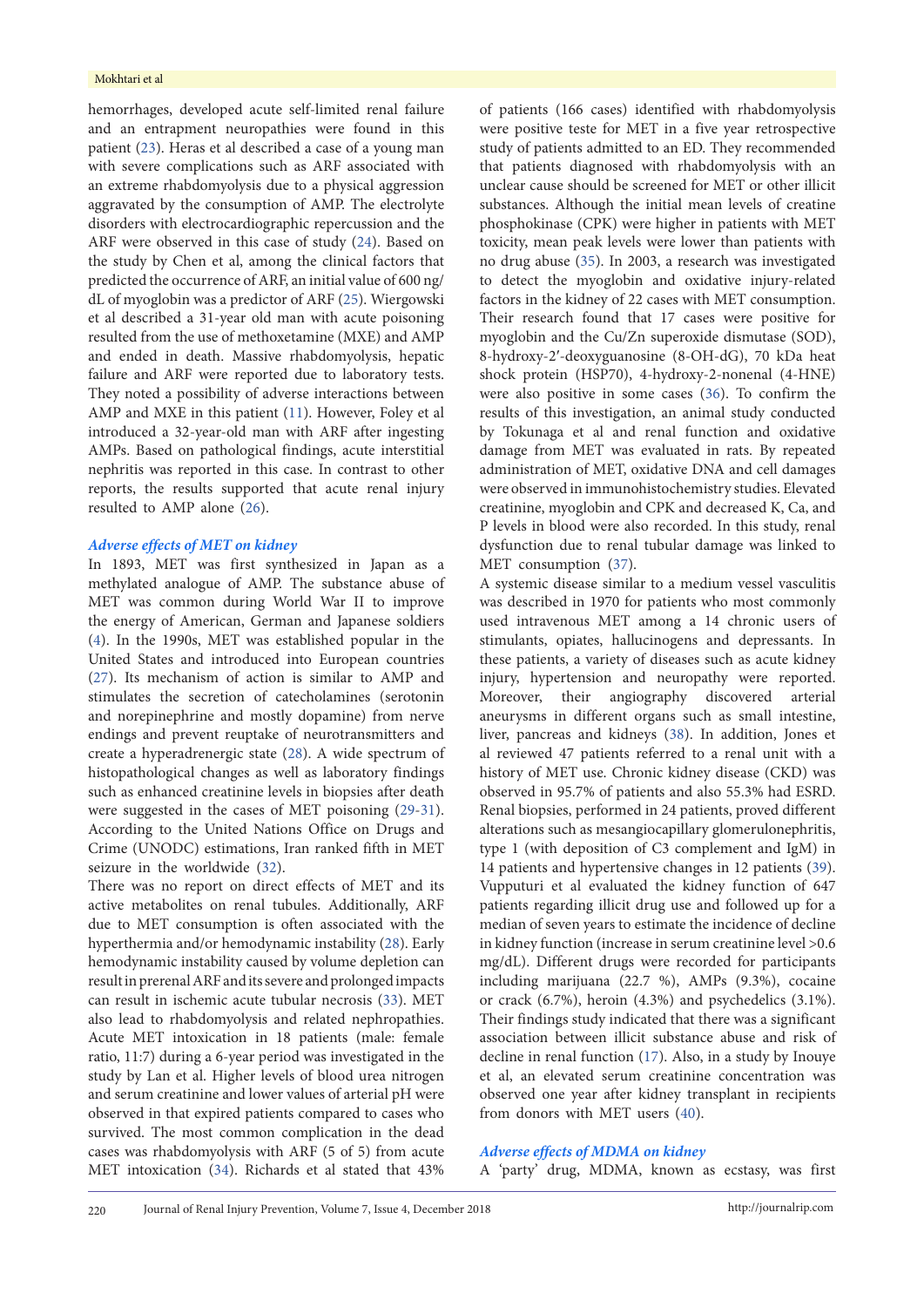synthesized in 1914. In 2010, 10–28 million people worldwide used the MET derivative MDMA, based on UNODC estimations ([4](#page-3-3)). It is usually used at nightclubs by groups of young people rather than by single users ([41\)](#page-5-4). In a similar mechanism to AMP, MDMA stimulates the secretion of neurotransmitters (serotonin, dopamine and noradrenaline. Also, by inhibiting the neurotransmitters reuptake, it increases their concentration at the synapses and leads to acute neurological defects [\(42\)](#page-5-5).

One oral dosage of MDMA is rapidly absorbed through the gastrointestinal tract and the time to reach the peak concentration is 2 hours [\(42\)](#page-5-5). It takes approximately 40 hours to be cleared from the body because of slow elimination of MDMA and its active metabolites [\(43\)](#page-5-6). Symptomatic hyponatremia, the most common renal complication of MDMA use, is associated with hyponatremia deaths. Hyponatremia is due to water balance impairment after MDMA ingestion which induced by secretion of arginine vasopressin (AVP). Moreover, polydipsia with high intake of fluids leads to hyponatremia as a result of MDMA effects on the serotonergic nervous pathways [\(42\)](#page-5-5). After MDMA consumption, the systemic effects of MDMA can induce nephrotoxicity pigment nephropathy from rhabdomyolysis is the most common cause of ARF in users of MDMA, mentioned in several studies [\(44\)](#page-5-7). MDMA has been linked with necrotizing vasculitis in the small arteries. In one patient (30 years old) described by Bingham et al, acute kidney injury leading to ESRD was proven after use of oral MDMA and MET. He remained on hemodialysis and the analysis of the renal biopsies confirmed the involvement of arterioles. From with fibrinoid necrosis of arterioles and glomeruli with focal segmental to edematous intimal thickening with severe vasculitis necrosis was seen in the biopsies ([16\)](#page-4-11). Hurault et al investigated early graft loss of two kidneys secondary to necrotizing vasculitis. The donor (a 21-yearold woman) had regularly used MDMA over a two-year period. In this study, MDMA was suggested as possible cause of necrotizing vasculitis in the donor kidneys leading to these two renal-graft losses (10). Hyperpyrexia and fluid loss resulting in ingestion of MDMA may be associated with renal damage. Although it was not associated with obstructive nephropathy or ARF, Bryden et al stated that MDMA misuse also developed urinary retention in the short term [\(45\)](#page-5-8).

Renal proximal tubular injury has been associated with the MDMA use. Another interesting case study by Kwon et al introduced an 18-year-old woman with oral use of MDMA. Her laboratory evaluation presented hyponatremia and polyuria, renal glycosuria, phosphaturia and solute diuresis. Their findings asserted an acute and transient proximal tubular injury associated with possible direct effects of MDMA on kidney ([46\)](#page-5-9). Increased oxidative stress or mitochondrial dysfunction due to MDMA may induce tubular damages in kidney tissue ([47](#page-5-10)). MDMA metabolism and/or toxic oxidation

elevate the reactive oxygen species (ROS) in the organ and are responsible for tissue damage to the kidneys [\(48\)](#page-5-11). In support of this finding, Ninković et al demonstrated that MDMA induced oxidative stress in rat kidneys. Their findings revealed the increased SOD activity and thiobarbituric acid reactive substances in renal tissue in subacute MDMA-administered rats. Histopathological studies showed a dose-dependent (5, 10 or 20 mg/kg over 14 days) disruption of renal structure after MDMA administration ([49](#page-5-12)).

#### **Conclusion**

Accompanying health impacts of AMPs will become more common in the future due to an increase in the prevalence of young people with elicit use of these drugs. Induced adverse effects of AMPs including mortality, particularly in young patients with serious, hypertension, hyperthermia or hyponatremia are discussable. The deadly side effects of AMPs should be considered in the clinic. One of the more important complications of the AMPs is associated with their renal defects due to rhabdomyolysis, necrotizing renal maculopathy and malign hypertension. Therefore, nephropathy after AMPs consumption should be considered in the EDs.

# **Authors' contribution**

TM and MR conducted the searches. TM, AS, MR and FS searched and gathered the related articles. TM, MS and NB prepared the draft. MR and HG edited the final manuscript. All authors read and signed the final paper.

### **Conflicts of interest**

The authors declare no conflicts of interest.

## **Ethical considerations**

Ethical issues (including plagiarism, data fabrication, double publication) have been completely observed by the authors.

### **Funding/Support**

None

#### **References**

- <span id="page-3-0"></span>1. Geramian N, Gharaat L, Taheri SA, Mohebpour F, Nahvizadeh M, Farajzadegan Z, et al. Development of a questionnaire to assess drug abuse among high school students of Isfahan province, Iran: An action research. Int J Prev Med. 2014;5:S146. doi: 10.4103/2008-7802.157678.
- <span id="page-3-1"></span>2. Crane EH. Mental Health Services Administration, Drug Abuse Warning Network, 2011: National Estimates of Drug-Related Emergency Department Visits. The CBHSQ Report. Rockville (MD): Substance Abuse and Mental Health Services Administration (US); 2013.
- <span id="page-3-2"></span>3. Rezaei A, Delavar A, Najafi M. The Construction and validation of opium attitude questionnaire among guidance and high school students. J Res Addict. 2012;6:37-54.
- <span id="page-3-3"></span>4. United Nations Office on Drugs and Crime. World Drug Report 2013. [http://www.unodc.org/unodc/secured/wdr/](http://www.unodc.org/unodc/secured/wdr/wdr2013/World_Drug_Report_2013.pdf)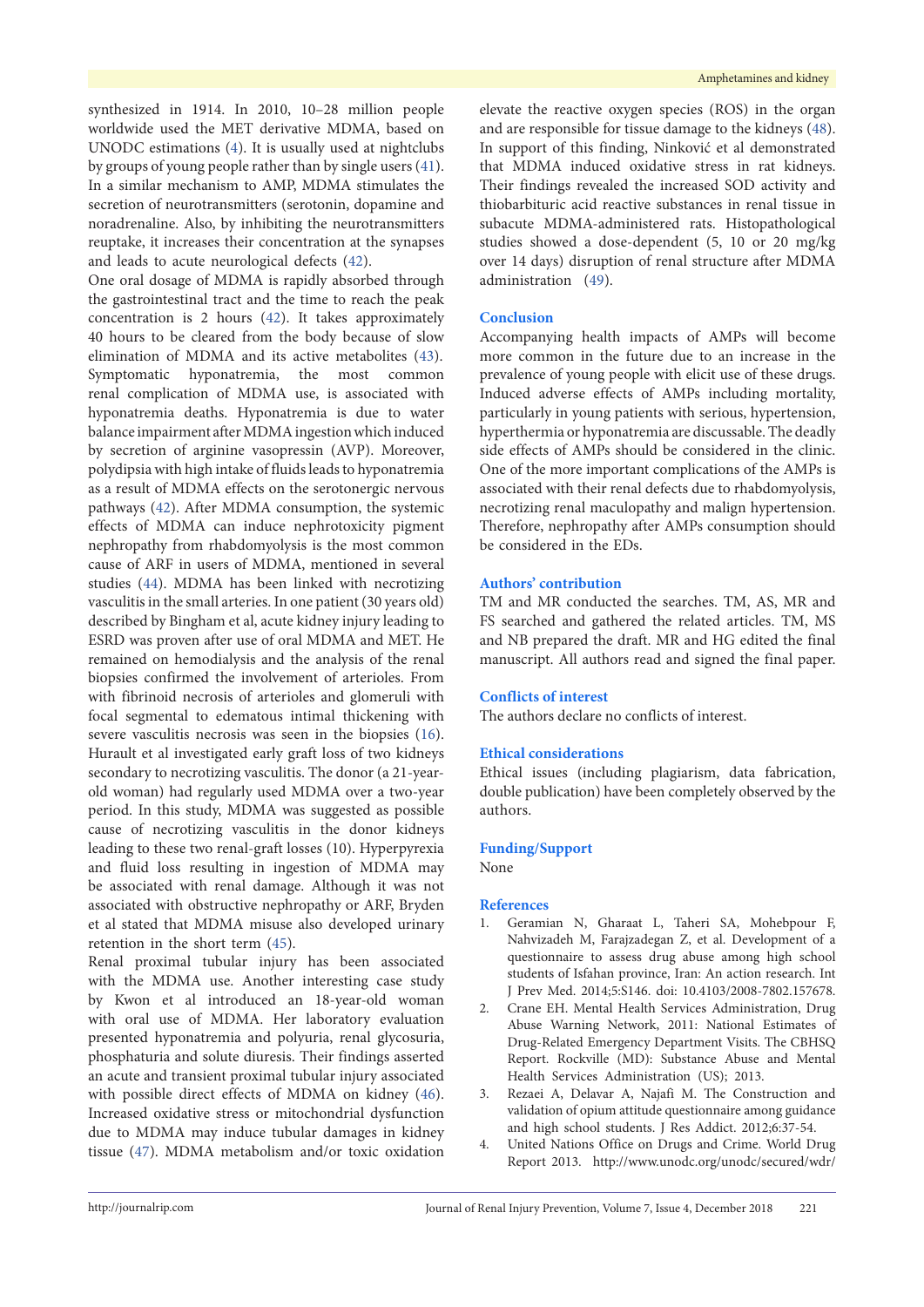<span id="page-4-0"></span>[wdr2013/World\\_Drug\\_Report\\_2013.pdf](http://www.unodc.org/unodc/secured/wdr/wdr2013/World_Drug_Report_2013.pdf).

- 5. Substance Abuse and Mental Health Services Administration: Results from the 2008 National Survey on Drug Use and Health: National Findings. Rockville, Md, SAMHSA, 2010. [http://www.dpft.org/resources/](http://www.dpft.org/resources/NSDUHresults2008.pdf) [NSDUHresults2008.pdf.](http://www.dpft.org/resources/NSDUHresults2008.pdf)
- <span id="page-4-1"></span>6. Richards JR, Albertson TE, Derlet RW, Lange RA, Olson KR, Horowitz BZ. Treatment of toxicity from amphetamines, related derivatives, and analogues: A systematic clinical review. Drug Alcohol Depend. 2015;150:1-13. doi: 10.1016/j.drugalcdep.2015.01.040.
- <span id="page-4-2"></span>7. Panenka WJ, Procyshyn RM, Lecomte T, MacEwan GW, Flynn SW, Honer WG, et al. Methamphetamine use: a comprehensive review of molecular, preclinical and clinical findings. Drug Alcohol Depend. 2013;129:167-79. doi: 10.1016/j.drugalcdep.2012.11.016.
- <span id="page-4-3"></span>8. Fleckenstein AE, Volz TJ, Riddle EL, Gibb JW, Hanson GR. New insights into the mechanism of action of amphetamines. Annu Rev Pharmacol Toxicol. 2007;47:681- 98. doi: 10.1146/annurev.pharmtox.47.120505.105140.
- <span id="page-4-4"></span>9. De La Torre R, Yubero-Lahoz S, Pardo-Lozano R, Farré M. MDMA, methamphetamine, and CYP2D6 pharmacogenetics: what is clinically relevant? Front Genet. 2012;3:235. doi: 10.3389/fgene.2012.00235.
- <span id="page-4-5"></span>10. de Ligny BH, El Haggan W, Comoz F, Lobbedez T, Pujo M, Griveau AM, et al. Early loss of two renal grafts obtained from the same donor: role of ecstasy? Transplantation. 2005;80:153-6.
- <span id="page-4-6"></span>11. Wiergowski M, Anand J, Krzyżanowski M, Jankowski Z. Acute methoxetamine and amphetamine poisoning with fatal outcome: a case report. Int J Occup Med Environ Health. 2014;27:683-90. doi: 10.2478/s13382-014-0290-8.
- <span id="page-4-7"></span>12. Ito H, Yeo KK, Wijetunga M, Seto TB, Tay K, Schatz IJ. A comparison of echocardiographic findings in young adults with cardiomyopathy: with and without a history of methamphetamine abuse. Clin Cardiol. 2009;32:E18-22. doi: 10.1002/clc.20367.
- <span id="page-4-8"></span>13. Ito H, Yeo KK, Wijetunga M, Seto TB, Tay K, Schatz IJ. A comparison of echocardiographic findings in young adults with cardiomyopathy: with and without a history of methamphetamine abuse. Clin Cardiol. 2009;32:E18-22. doi: 10.1002/clc.20367.
- <span id="page-4-9"></span>14. Orth SR. Adverse renal effects of legal and illicit drugs. Ther Umsch. 2002;59:122-30. doi: 10.1024/0040-5930.59.3.122.
- <span id="page-4-10"></span>15. Milroy CM, Parai JL. The histopathology of drugs of abuse. Histopathology. 2011;59:579-93. doi: 10.1111/j.1365- 2559.2010.03728.x.
- <span id="page-4-11"></span>16. Bingham C, Beaman M, Nicholls AJ, Anthony PP. Necrotizing renal vasculopathy resulting in chronic renal failure after ingestion of methamphetamine and 3, 4-methylenedioxymethamphetamine ('ecstasy'). Nephrol Dial Transplant. 1998;13:2654-5.
- <span id="page-4-12"></span>17. Vupputuri S, Batuman V, Muntner P, Bazzano LA, Lefante JJ, Whelton PK, et al. The risk for mild kidney function decline associated with illicit drug use among hypertensive men. Am J Kidney Dis. 2004;43:629-35. doi: 10.1053/j. ajkd.2003.12.027.
- <span id="page-4-13"></span>18. Richards J, Derlet R, Albertson T, Horowitz B, Lange R. Methamphetamine,"bath salts," and other amphetaminerelated derivatives: progressive treatment update. Enliven Toxicol Allied Clin Pharmacol. 2014;1:001.
- <span id="page-4-14"></span>19. Yamamoto BK, Moszczynska A, Gudelsky GA. Amphetamine toxicities: classical and emerging

<span id="page-4-15"></span>mechanisms. Ann N Y Acad Sci. 2010;1187:101-21. doi: 10.1111/j.1749-6632.2009.05141.x.

- 20. Stewart H. Acute renal failure after amphetamine presenting with loin pain. Br J Urol. 1998; 81:160-1.
- <span id="page-4-16"></span>21. Cervellin G, Comelli I, Lippi G. Rhabdomyolysis: historical background, clinical, diagnostic and therapeutic features. Clin Chem Lab Med. 2010;48:749-56. doi: 10.1515/ CCLM.2010.151.
- <span id="page-4-17"></span>22. Zutt R, van der Kooi AJ, Linthorst GE, Wanders RJ, de Visser M. Rhabdomyolysis: a review of the literature. Neuromuscul Disord. 2014;24:651-9. doi: 10.1016/j. nmd.2014.05.005.
- <span id="page-4-18"></span>23. Ginsberg MD, Hertzman M, Schmidt-Nowara WW. Amphetamine intoxication with coagulopathy, hyperthermia, and reversible renal failure: a syndrome resembling heatstroke. Ann Intern Med. 1970;73:81-5.
- <span id="page-4-19"></span>24. Heras M, Callejas R, Rodríguez MA, Molina Á, Fernández-Reyes MJ. Rhabdomyolysis after physical aggression and aggravated by amphetamines. Rev Colomb Reumatol. 2016;23:44-6. doi: 10.1016/j.rcreue.2016.04.004
- <span id="page-4-20"></span>25. Chen C-Y, Lin Y-R, Zhao L-L, Yang W-C, Chang Y-J, Wu H-P. Clinical factors in predicting acute renal failure caused by rhabdomyolysis in the ED. Am J Emerg Med. 2013;31:1062-6. doi: 10.1016/j.ajem.2013.03.047.
- <span id="page-4-21"></span>26. Foley RJ, Kapatkin K, Verani R, Weinman E. Amphetamineinduced acute renal failure. South Med J. 1984;77:258-60.
- <span id="page-4-22"></span>27. C Mariotti K, G Rossato L, E Froehlich P, P Limberger R. Amphetamine-type medicines: a review of pharmacokinetics, pharmacodynamics, and toxicological aspects. Curr Clin Pharmacol. 2013;8:350-7.
- <span id="page-4-23"></span>28. Schep LJ, Slaughter RJ, Beasley DMG. The clinical toxicology of metamfetamine. Clin Toxicol (Phila). 2006;44:379-82.
- <span id="page-4-24"></span>29. Maeda H. [Pathophysiochemistry of acute death: an approach to evidence-based assessment in forensic pathology]. Nihon Hoigaku Zasshi. 2004;58:121-9.
- 30. Richards JR. Rhabdomyolysis and drugs of abuse. J Emerg Med. 2000;19:51-6. doi: 10.1016/S0736-4679(00)00180-3.
- <span id="page-4-25"></span>31. Kuroda R, Nakajima M, Nagai H, Maeda H, Kashima J, Saka K, et al. Small focal coagulation necrosis in the myocardium of a young methamphetamine user. Int J Cardiol. 2013; 20;164:e5-6. doi: 10.1016/j.ijcard.2012.09.145.
- <span id="page-4-26"></span>32. Amini N, Etemadi-Aleagha A, Akhgari M. Impurity profiling of street methamphetamine samples seized in Kermanshah, Iran with special focus on methamphetamine impurities health hazards. J Clin Toxicol. 2015;5:1-7. doi: 10.4172/2161-0495.1000258
- <span id="page-4-27"></span>33. Ago M, Ago K, Hara K, Kashimura S, Ogata M. Toxicological and histopathological analysis of a patient who died nine days after a single intravenous dose of methamphetamine: a case report. Leg Med (Tokyo). 2006;8:235-9. doi: 10.1016/j. legalmed.2006.03.002.
- <span id="page-4-28"></span>34. Lan K-C, Lin Y-F, Yu F-C, Lin C-S, Chu P. Clinical manifestations and prognostic features of acute methamphetamine intoxication. J Formos Med Assoc. 1998;97:528-33.
- <span id="page-4-29"></span>35. Richards JR, Johnson EB, Stark RW, Derlet RW. Methamphetamine abuse and rhabdomyolysis in the ED: a 5-year study. Am J Emerg Med. 1999;17:681-5.
- <span id="page-4-30"></span>36. Ishigami A, Tokunaga I, Gotohda T, Kubo S-i. Immunohistochemical study of myoglobin and oxidative injury-related markers in the kidney of methamphetamine abusers. Leg Med (Tokyo). 2003;5:42-8. doi: 10.1016/ S1344-6223(03)00005-1.